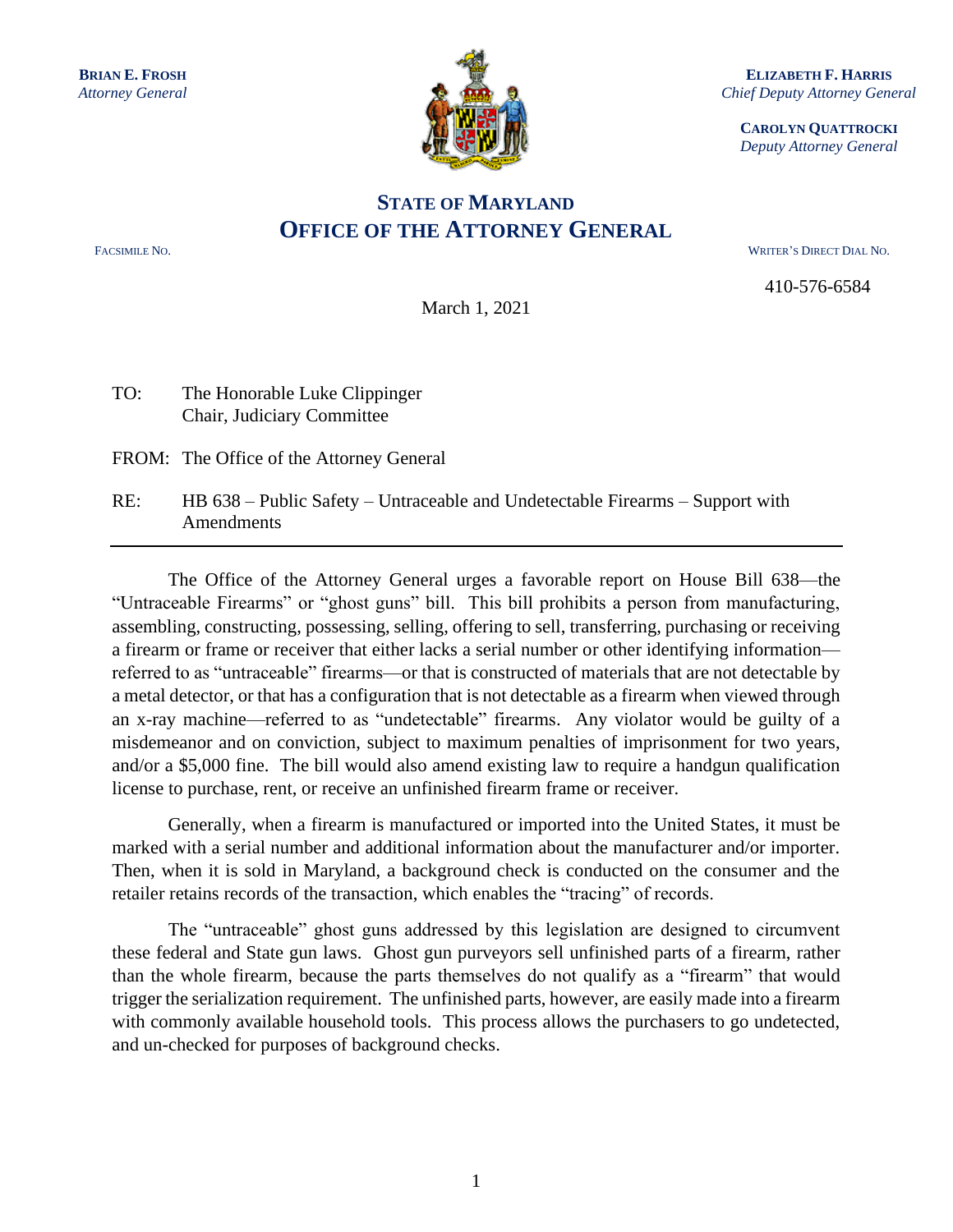The presence of these untraceable guns on the streets threatens public safety. Law enforcement officers across the country are increasingly encountering trafficking rings that massmanufacture and sell untraceable firearms, which are now a consistent and pervasive component of crime in our communities.<sup>1</sup> For example, the Bureau of Alcohol, Tobacco, Firearms and Explosives ("ATF") reports that 30 percent of firearms recovered in California in 2019 were unserialized.<sup>2</sup> These undetectable ghost guns are often used in shootings—in Maryland and elsewhere—by individuals who would not pass a background check.<sup>3</sup>

The bill also addresses a second type of ghost gun—"undetectable" guns—that are designed to evade the metal detectors and x-ray machines used to keep our airplanes and public buildings safe. These guns are either made of plastic or other materials that do not set off metal detectors, or they are configured in a way that does not look like a firearm when viewed on an xray screen. Like untraceable guns, these undetectable guns are designed to evade existing security measures.

Consistent with the Attorney General's efforts to protect Maryland residents against the dangers of firearms and gun violence, House Bill 638 closes the loopholes that allow for untraceable and undetectable guns in Maryland.

We note, however, three aspects of the bill that require amendment. First, the bill allows a court to "order suspension of prosecution" for violations of the bill if the court finds that the violation was not serious and the person was not likely to offend in the future. Although courts preside over the *outcome* of prosecutions, it would likely offend separation of powers principles to authorize the judiciary to infringe on the executive branch's power to *pursue* a prosecution. We understand that Delegate Lopez, the sponsor of House Bill 638, has agreed to propose an amendment striking that portion of the bill, and we urge the Committee to adopt it.

Second, we recommend that the bill's penalty provision be increased to be consistent with the penalties that currently apply to other firearms violations. As written, the bill makes violation a misdemeanor punishable by up to two years imprisonment and or a \$5,000 (*see* § 5-705(c)(1)),

<sup>&</sup>lt;sup>1</sup> See Everytown Research and Policy, *Untraceable: The Rising Specter of Ghost Guns* (May 14, 2020), at 12, https://everytownresearch.org/report/the-rising-specter-of-ghost-guns/.

<sup>2</sup> Josiah Bates, *The Saugus High School Shooter Used an Illegal "Ghost Gun." Authorities Warn More Criminals Are Using Untraceable Weapons to Get Around Gun Laws*, Time Magazine (Nov. 23, 2019), https://time.com/5737227/saugus-shooter-ghost-gun/.

<sup>3</sup> Justin Fenton, *Baltimore Police Report a 400 % Increase in Untraceable 'Ghost Guns,' as Legislators Consider Action* Baltimore Sun (Feb. 18, 2021), https://www.baltimoresun.com/news/crime/bs-pr-md-ci-cr-ghost-gun-ban-20210218 ae2dortu6ngn5llmfmq6yxtx6m-story.html; *see also,* Richard Winton & Mark Puente, *Rifle Used in Deadly Riverside Shooting was Untraceable 'Ghost Gun,' Sources Say*, Baltimore Sun (Aug. 14, 2019), https://www.baltimoresun.com/rifle-used-in-deadly-riverside-shooting-wasuntraceable-ghost-gun-sources-say-story.html